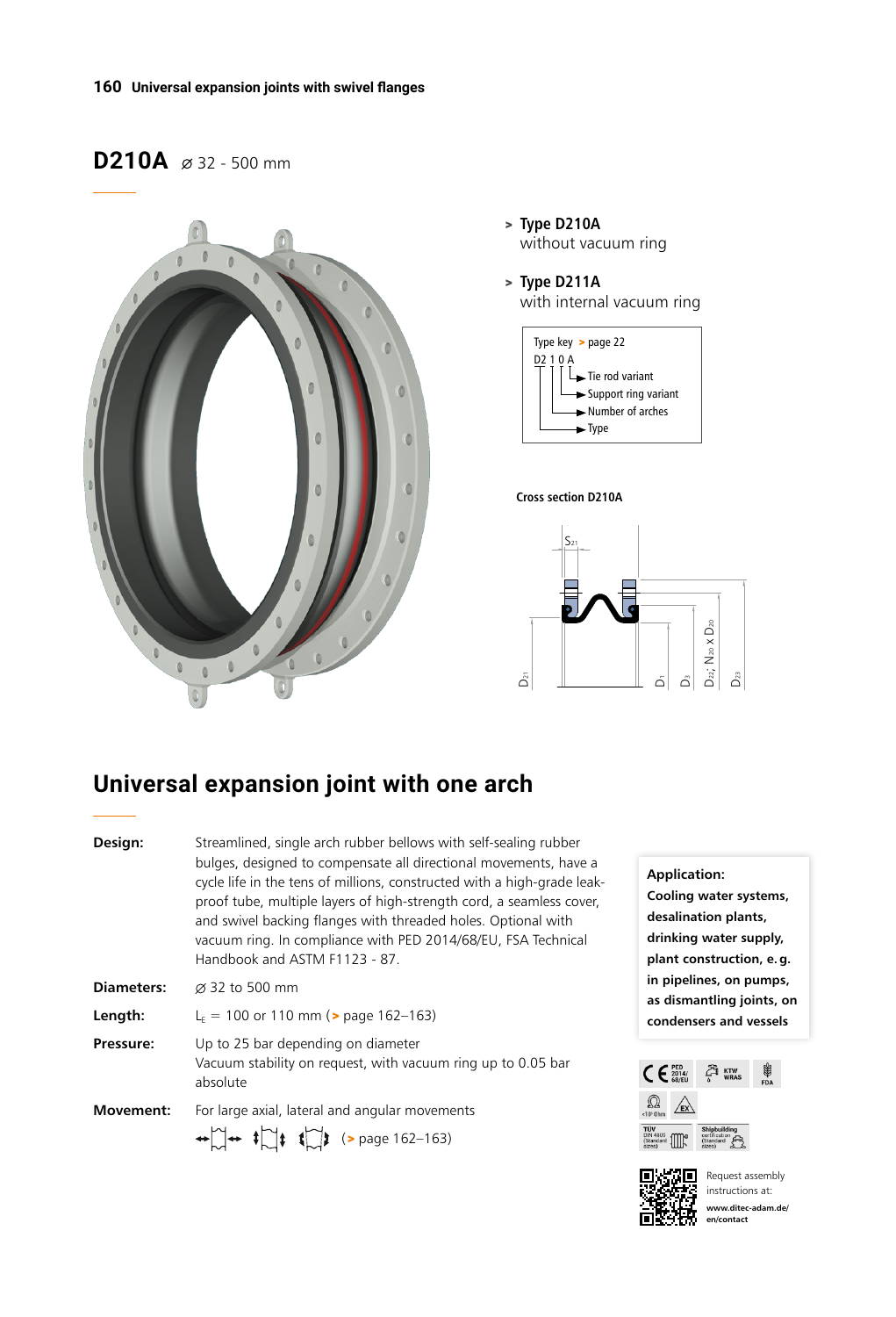

### **Bellows elastomers and reinforcements**

| <b>Elastomer</b> | <b>Fabric</b> | <b>Marking</b> | $^{\circ}$ C  | <b>Application</b>                                                    |
|------------------|---------------|----------------|---------------|-----------------------------------------------------------------------|
| EPDM / EPDM      | <b>PEEK</b>   |                | $-40$ +130    | Heating systems acc. 4809, warm- and hot water                        |
| IIR / EPDM       | Polyamid      |                | $-40$ +100    | Drinking water, seawater, acids, dilute chlorine compounds            |
| NBR / CR         | Polyamid      |                | $-20$   $+90$ | Oil, gases, lubricants, natural gas                                   |
| NBRweiß / CR     | Polyamid      |                | $-20$ +90     | Oily and fatty food (in complinance with KTW and FDA)                 |
| CSM / CSM        | Polyamid      |                | $-20$ +100    | Chemicals, corrosive chemical waste, air compressors with oil content |
| IIR / EPDM       | Polyamid      |                | $-40$ +90     | Cold-and warm water, sea water, cooling water, weak acids, alcohol    |

#### $\blacksquare$ IIR Aramid -20  $\blacksquare$ **Backing flanges**

| Design:              | Single-part, swivel, round backing flanges with threaded holes<br>and groove to accept the rubber bulges |
|----------------------|----------------------------------------------------------------------------------------------------------|
| <b>Flange norms:</b> | DIN, EN, ANSI, AWWA, BS, JIS, special measurements (> page 298)                                          |
| <b>Materials:</b>    | Carbon steel, stainless steel                                                                            |
| Coating:             | Galvanised, yellow neutralised                                                                           |

#### **Accessories**

|                     | <b>Protective covers:</b> Ground protective shield<br>Protective shield or cover<br>Fire protective cover (> page 58) |
|---------------------|-----------------------------------------------------------------------------------------------------------------------|
| <b>Flow liners:</b> | Cylindrical flow liner<br>Conical flow liner<br>Telescoping flow liner (> page 57)                                    |

### **Support rings**

| <b>TYPE</b>      | <b>Support rings</b> | <b>Vacuum ring</b>                                       | <b>Pressure</b>                                                                     | <b>Movement</b> |
|------------------|----------------------|----------------------------------------------------------|-------------------------------------------------------------------------------------|-----------------|
| <b>D210A</b>     |                      | <b>None</b>                                              | Depending on the<br>diameter up to 25 bar,<br>vacuum stability on<br>request        | $>$ page 162    |
| <b>D211A</b>     |                      | Vacuum spiral / ring,<br>medium contact, inside the arch | Depending on the<br>diameter up to 25 bar,<br>for vacuum up to<br>0.05 bar absolute | $>$ page 163    |
| <b>Materials</b> |                      |                                                          |                                                                                     |                 |
| Stainless steel  |                      |                                                          |                                                                                     |                 |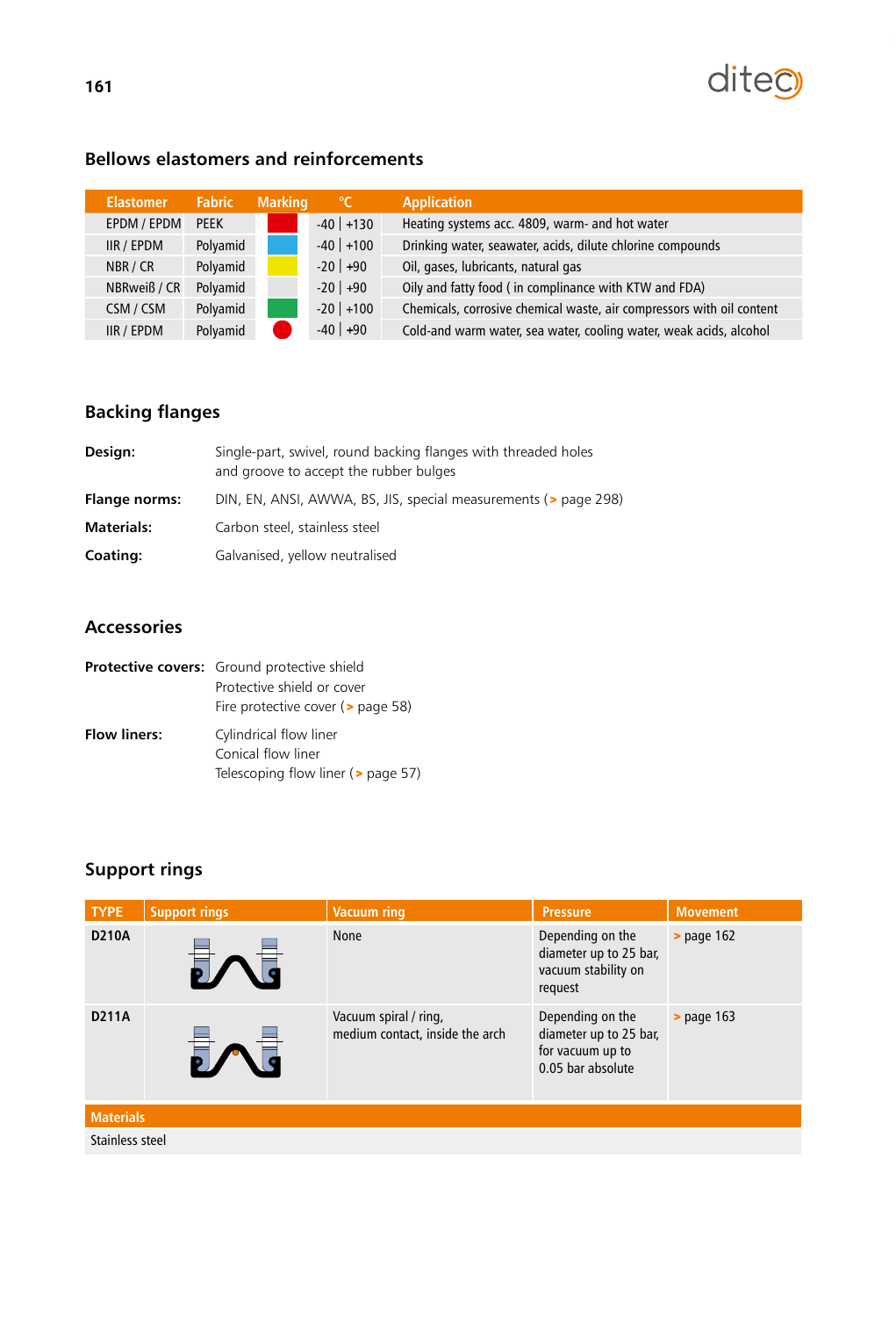

| Installation length $(L_F)$ at design pressure |                             |          |          |             |                 |                            |    |          |         |                 |
|------------------------------------------------|-----------------------------|----------|----------|-------------|-----------------|----------------------------|----|----------|---------|-----------------|
|                                                | up to 10 bar $L_F = 100$ mm |          |          |             |                 | up to 10 bar $LE = 110$ mm |    |          |         |                 |
|                                                | higher pressures on request |          |          |             |                 |                            |    |          |         |                 |
|                                                |                             | Movement |          |             | $\overline{A}$  |                            | A  |          |         |                 |
| Ø                                              |                             |          |          |             |                 |                            |    |          |         |                 |
| mm                                             | mm                          | mm       | $\pm$ mm | $\pm^\circ$ | cm <sup>2</sup> | mm                         | mm | $\pm$ mm | $\pm$ ° | cm <sup>2</sup> |
| 32                                             | 30                          | 20       | 30       | 7.0         | 18              |                            |    |          |         |                 |
| 40                                             | 30                          | 20       | 30       | 7.0         | 18              |                            |    |          |         |                 |
| 50                                             | 30                          | 20       | 30       | 7.0         | 35              |                            |    |          |         |                 |
| 65                                             | 30                          | 20       | 30       | 7.0         | 56              |                            |    |          |         |                 |
| 80                                             | 30                          | 20       | 30       | 7.0         | 87              |                            |    |          |         |                 |
| 100                                            | 30                          | 20       | 30       | 7.0         | 130             |                            |    |          |         |                 |
| 125                                            | 30                          | 20       | 30       | 7.0         | 190             |                            |    |          |         |                 |
| 150                                            | 30                          | 20       | 30       | 7.0         | 263             |                            |    |          |         |                 |
| 200                                            | 30                          | 20       | 30       | 7.0         | 416             |                            |    |          |         |                 |
| 250                                            | 30                          | 20       | 30       | 7.0         | 607             |                            |    |          |         |                 |
| 300                                            | 30                          | 20       | 30       | 7.0         | 830             |                            |    |          |         |                 |
| 350                                            | 30                          | 20       | 30       | 7.0         | 1,100           |                            |    |          |         |                 |
| 400                                            |                             |          |          |             |                 | 30                         | 20 | 30       | 7.0     | 1,385           |
| 500                                            |                             |          |          |             |                 | 30                         | 20 | 30       | 7.0     | 2,091           |

**College Standard sizes**  In the event of axial extension and simultaneous lateral displacement (due to installation gap tolerance) the above movements are reduced ( > page 29).

Angular movement only possible for 10 mm reduced installation length (90 / 100).



Universal expansion joint, type D110A in a plastic pipe of a paper plant  $\varnothing$  150 mm, design pressure 6 bar